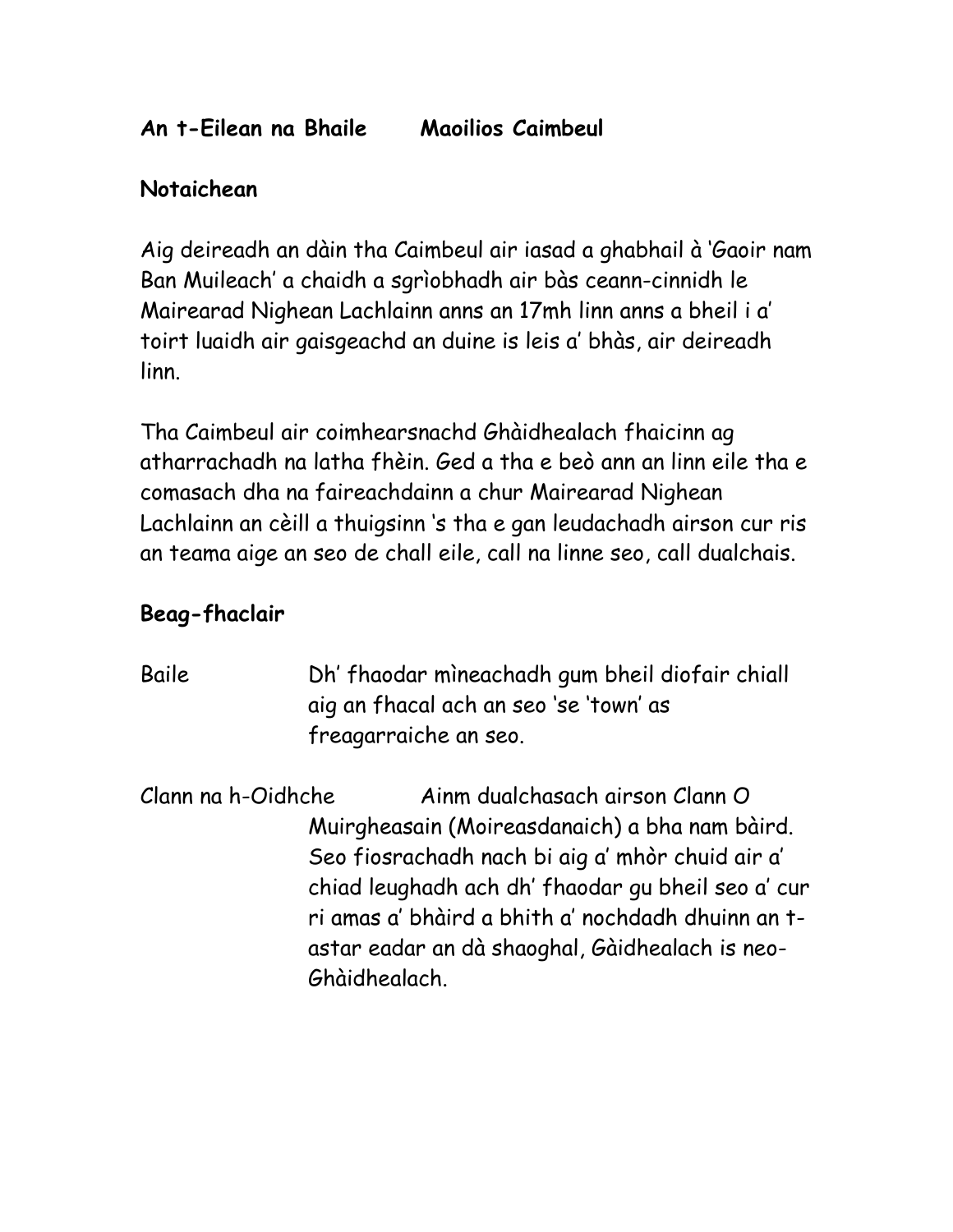# **Notaichean Thidsear**

## **Teamaichean**

Atharrachadh; buaidhean neo-Ghàidhealach air coimhearsnachd Ghàidhealach.

Ceanglaichean; eadar daoine, ri dualchas a' tighinn ma sgaoil.

# **Tha an saoghal a' fàs gu bhith na bhaile**

Daoine a' call an luachan, traidiseanan, na rudan a tha gan dèanamh diofraichte, an cultar.

Iarr air na h-oileanaich innse na rudan à cultar Ameireaganach air a bheil iad fhèin cleachte a bhith a' coimhead no ag èisteachd.

'Se an aon chombaist chultarail a th' againn; fiolmaichean, prògraman t.bh, àbhachdas, ceòl, stoidhle fasain, biadh, irisean…

Tha Caimbeul ag amas air cho àbhaisteach, coltach is blian 's a tha an saoghal a' fàs.

### **Dà chloich nan seasamh nan aonar**

Tha na clachan a' samhlachadh àm eile, tha iad nan cuimhneachain air àm eile. Tha e a' dèanamh tomhas air cò dha a chaidh an togail is tha tomhas a' bhàird cho math ri gin eile.

## **Chunnaic mi clach eile – Dòmhnall Moireasdan…**

Chan eil daoine a' tuigsinn an duine seo no an saoghal dham buin e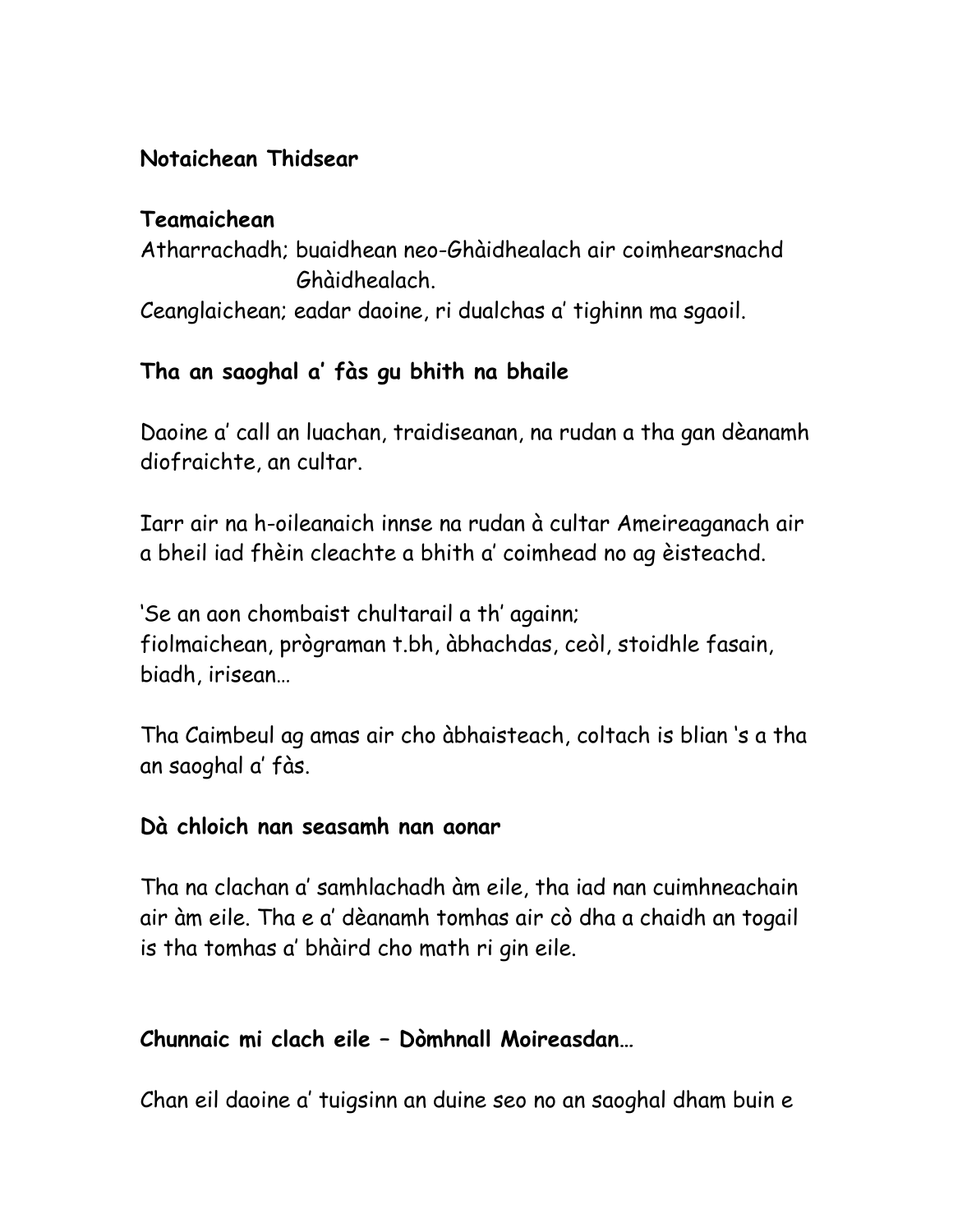tuilleadh. Tha e air a dhèanamh na shrainnsear na eilean fhèin. Chan ann ri truas a tha am bàrd a' sealltainn ris ged-ta. 'S ann a tha e a' cur fo ar comhair cho beag stòras no tuigse a th' aig an treubh ùr a chur an dualchas air diochuimhn'.

## **Luachan do-ruigsinn do chàch a chèile…**

'S iad na ceanglaichean eadar daoine, ri dualchas is cànan a tha am bàrd a' meas prìseil an seo 's e a' mìneachadh, le aon eisimpleir ionadail mar a tha na ceanglaichean air tighinn ma sgaoil.

# **Is tuath iad le cridheachan pàipear…**

Tha na daoine 's an luachan air atharrachadh. An àite coimhearsnachd is coibhneas tha daoine beò gun eòlas air a' chèile. Cha bhi cuimhne orra ach mar ainmean ann am faidhleachan pàipeir.

## **Cha dean na mnathan gaoir tuilleadh…**

'S ann bho 'Ghaoir nam Ban Muileach' le Mairearad Nighean Lachlainn a tha a' chiad phàirt den loidhne seo. Anns a' phìos bhàrdachd sin tha na mnathan Muileach a' caoidh an ceann cinnidh a chaidh a mharbhadh ann am blàr…

Anns an dàn aig Caimbeul tha e a' cleachdadh na loidhne airson an teama aige fhèin a dhaigneachadh – call na linne seo, call dualchais is na rudan sin a tha gar dèanamh diofraichte.

Chan eil adhbhar aig fiùs taibhsean na mnathan seo gaoir a dhèanamh tuilleach oir cò a chluinneadh no a thuigeadh an sgeul 's 's dòcha gur e a' cheist a bheil càil ann air fhàgail airson caoidh?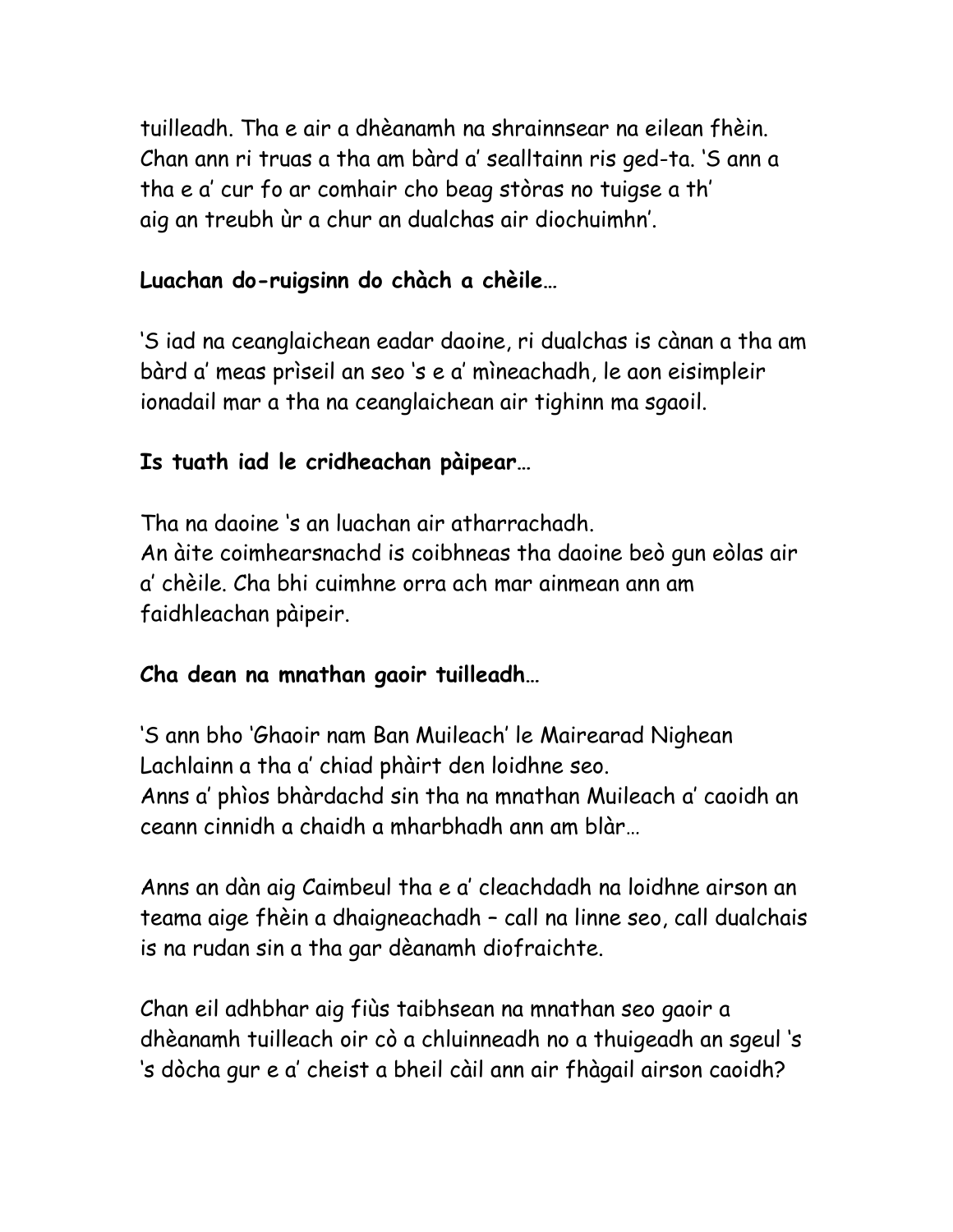Tha na th' aig Caimbeul ri ràdh an seo air a dhèanamh nas treasa oir 's mathaid nach tuig an leughadair a bharrachd cò iad 'na mnathan' 's dè tha gam fàgail sàmhach.

### **Ceanglaichean ri pìosan bàrdachd eile a-rèir teama**

### **Diofar shaoghail a' tighinn còmhla;**

'Bho a' dràibheadh ann an Ameireaga' le Julian Ronay 'oideachadh ceart' le Aonghas Macneacail 'Sùisnis' le Aonghas Pàdraig Caimbeul 'Rodhag 's a' bhliadhna 2000AD' le Morag NicGumaraid 'Tursachan' le Ruaraidh MacThòmais

### **Caractaran nan àrainneachd;**

'Clann nighean an Sgadain' le Ruaraidh MacThòmais 'Mu chrìochan Hòil' le Ruaraidh MacThòmais 'Dha Fionnlagh MacDhòmhnaill à Hiort' le Tormod Caimbeul

#### **Taic / Leughadh a bharrachd**

Làrach nam Bàrd www.bbc.co.uk/scotland/alba/foghlam/**larachnambard**

> - clàradh den bhàrd a' mìneachadh dè thug air an dàn a sgrìobhadh

- clàradh de Dhòmhnall Moireasdan ag aithris sgeulachd

An Aghaidh na Siorraidheachd, Crìsdean Whyte t.d. 32 mìneachadh leis a' bhàrd air dè a tha a' toirt air a bhith a' cruthachadh.

www.flickr.com - làrach lìon air am faighear dealbhan de na clachan ann am Muile air a bheil Caimbeul a' smaoineachadh (cnoc fada, Dervaig, Mull)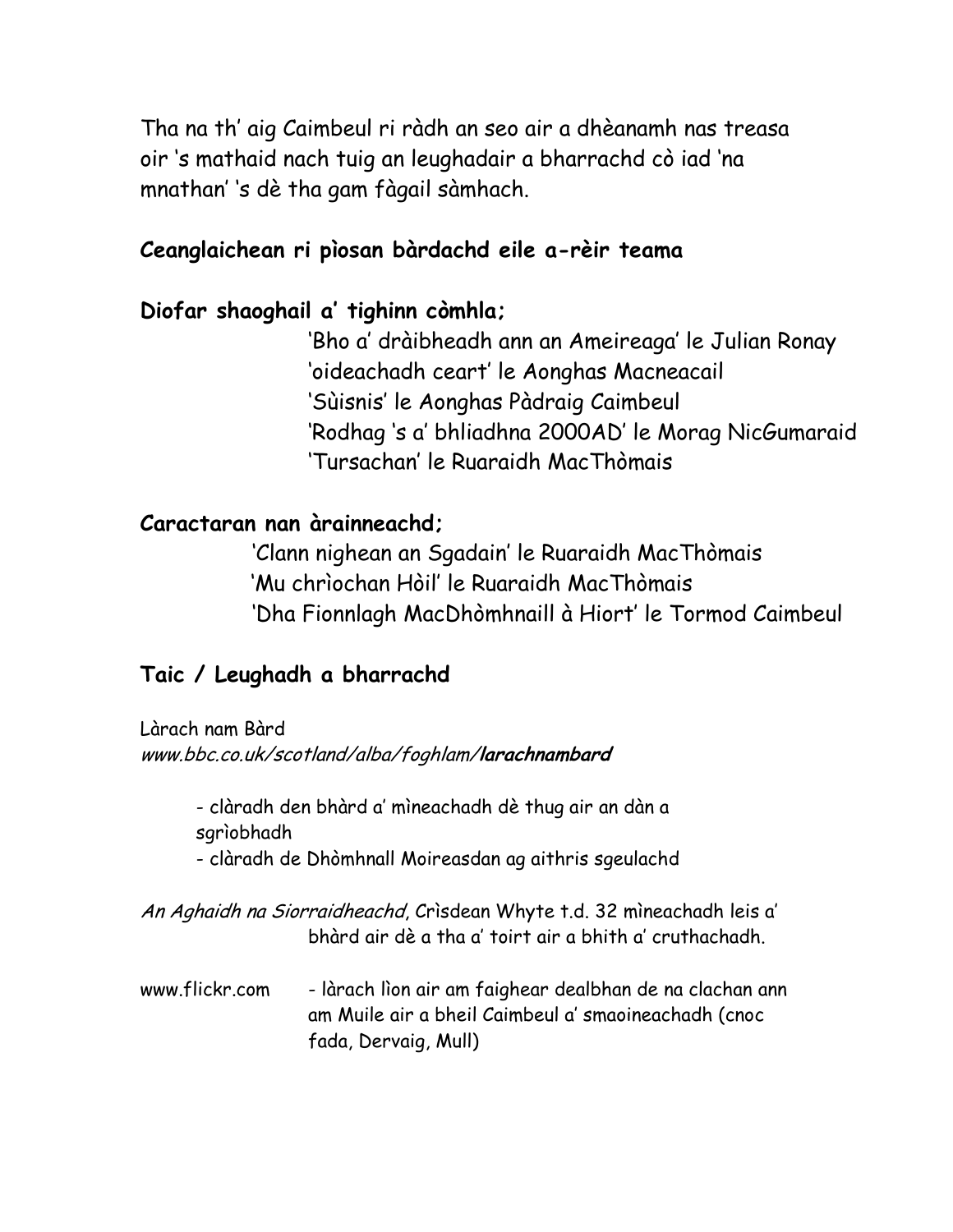## **Prìomh Teamaichean**

Dè an iomhaigheachd a tha am bàrd a' cleachdadh airson a' chuspair a rannsachadh? An e meataforan no samhlaichean a th' aige, no an dà chuid?

Smaoinich air na dòighean 's a' fuireach air eilean 's ann am baile diofraichte.

Thoir sùil air an loidhne 'Sè baile a th'ann am Muile le sluagh sgapte'. Dè tha Caimbeul a' cialladhach leis an loidhne seo? Cò an 'treubh measgte' air a bheil e a-mach? Dè a' chomhlachas a th' aig an fhacal seo?

Ciamar a tha 'an saoghal a' fàs gu bhith na bhaile'? Dè na dòighean a dh' fhaodar a ràdh gu bheil seo fìor? Nad bheachd, dè bhuaidh a th'aig cultar Amerigeanach oirnn san dùthaich seo? Smaoinich air prògraman t.bh, fiolmaichean, àbhachdas, ceòl, biadh, branndaichean, fasain...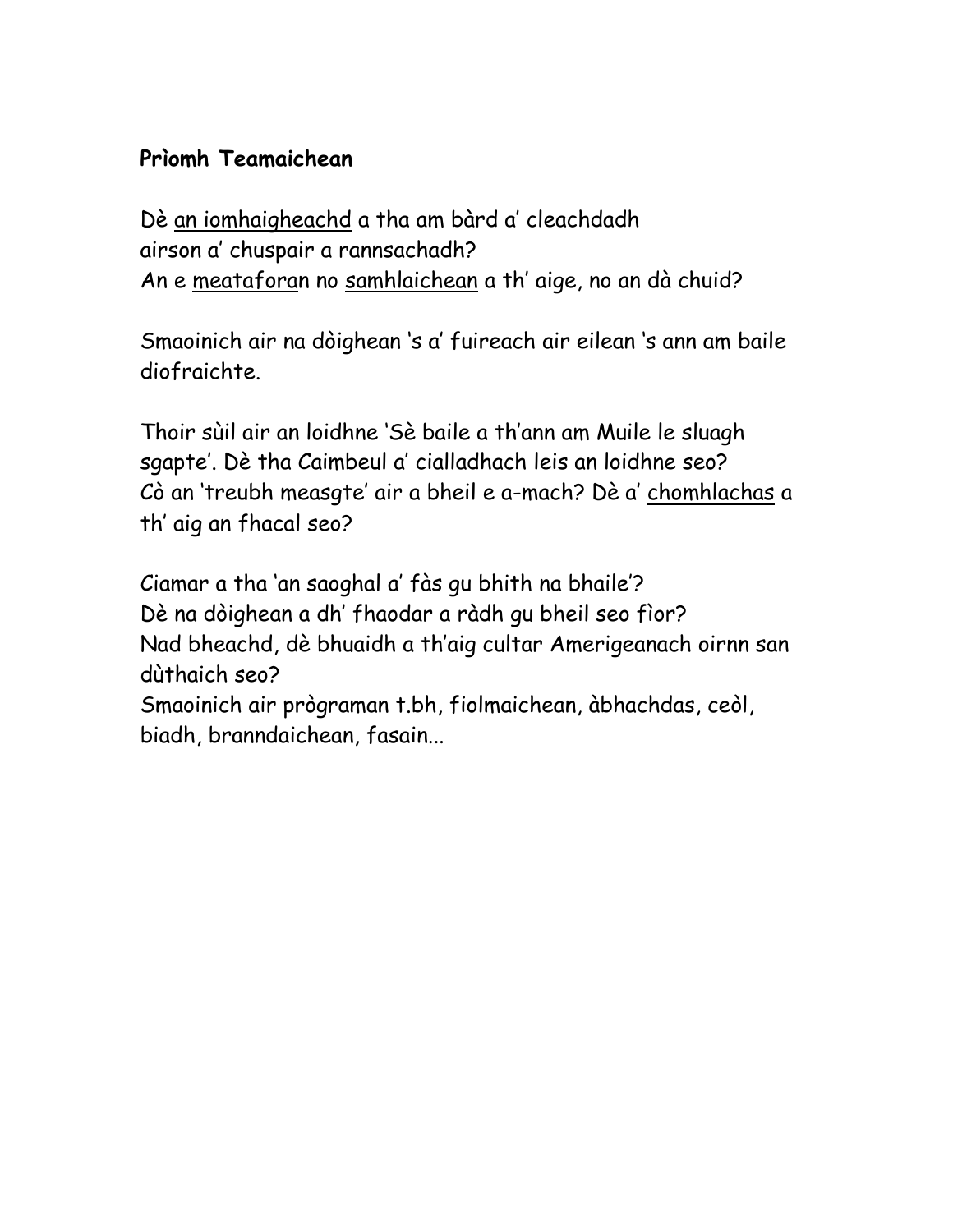#### **Structar, cuimireachd agus ath-aithris**

Thoir sùil air coltas an dàin air an duilleig. A bheil cuimireachd ri fhaicinn eadar an dà leth?

An urrainn dhuinn tomhas beagan mu fhaireachdainnean a' bhàird bhon structar is an ruith a th'air na rannan?

Tha ìomhaigh nan clachan ann am meadhan an dàin 's rannan mu atharrachadh ga cuairteachadh. A bheil cumadh an dàin 's an teama coltach ann an dòigh sam bith?

Mothaich na h-abairtean a th' air an ath-aithris. Smaoinich air loidhne 1 agus an earrann mu dheireadh den loidhne mu dheireadh. Dè an t-atharrachadh a tha air tighinn air an dòigh 's a tha an loidhne air a chur seachad?

A bheil na pàtarain seo gar cuideachadh a bhith a' leantainn teachdaireachd an dàin air fad?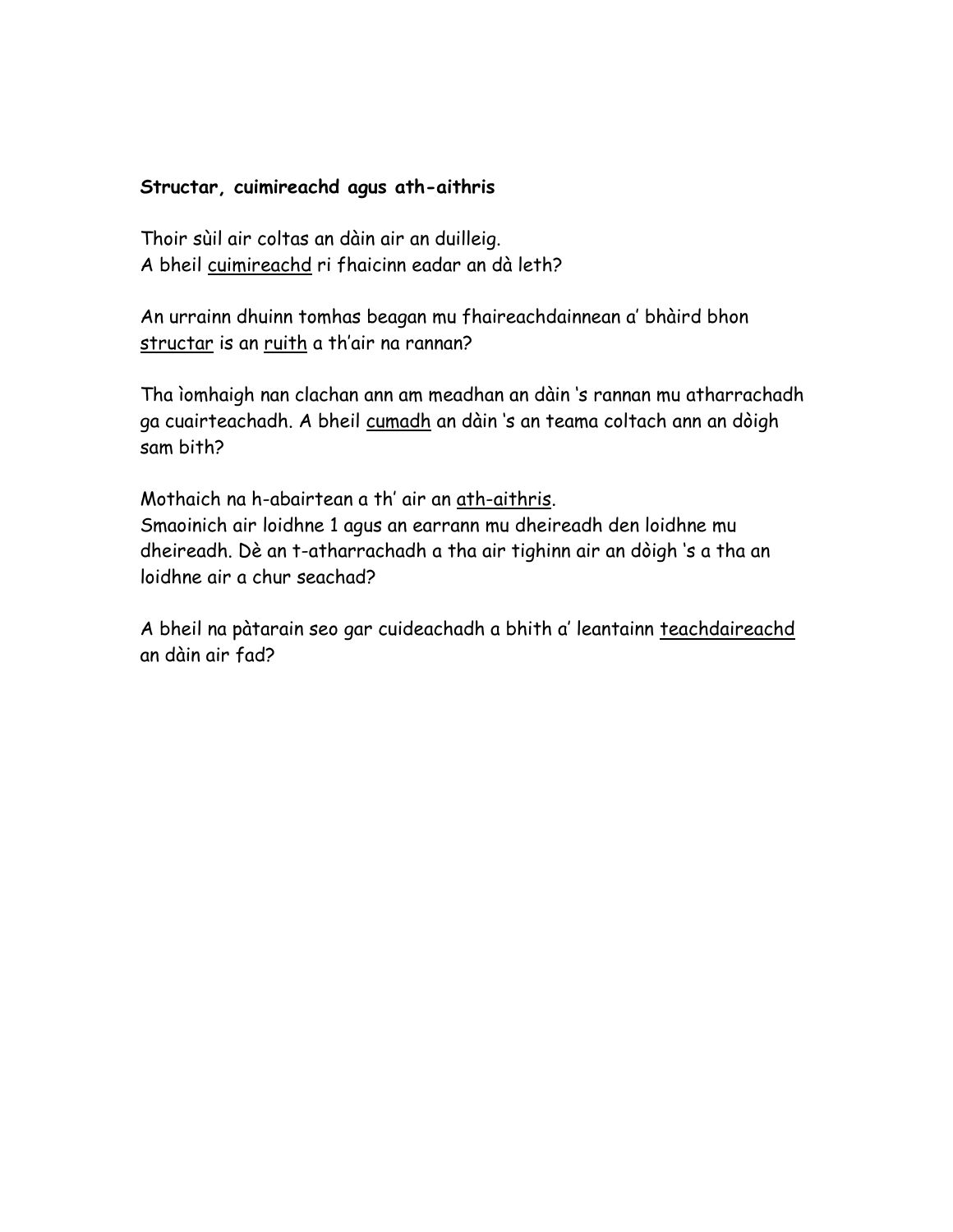### **Structar, cuimireachd, ath-aithris (2)**

Cuimireachd Tha a' chiad 's a' cheathramh rann nas giorra. Tha an darna 's an treasamh rann las fhaide. Tha an loidhne mu dheireadh fa leth.

Chan eil cabhag air a' ghuth ann an rannan 2 agus 3.

Tha ruith nan loidhnichean seo nas socaire, nas ciùine 's nas stòlda. Tha am bàrd a' leudachadh ìomhaigh nan clachan a tha air seasamh fad linntean is gan coimeas ri fear a rugadh ann an linn eile bhuaith-ne a-nis.

Tha na loidhnichean sa chiad 'sa cheathramh rann nas giorra. Tha na rudan air a bheil e bruidhinn air an toirt seachad mar rudan cinnteach, beachdan a tha deiseil 's deante.

#### Cumadh

Tha an leanag 's na clachan ann an am meadhan an dàin, mun cuairt air tha beachdan mun atharrachadh a tha air tighinn air an eilean. Tha e air a chuairteachadh 'san aon dòigh 's tha Muile air a chuairteachadh le cultar ùr, 's a tha Domhnall Moireasdan air a chuairteachadh le sluagh nach tuig e.

#### Ath-aithris

Loidhne 1 = 'ann an dòigh 'se baile a th'ann am Muile' Mar gun robh teagamh 'sa bheachd, 's e ann an còmhradh leis fhèin, a' smaoineachadh air a' phuing.

Loidhne 24 = 'is an t-eilean na bhaile.'

Tha an smuain air a thoirt gu crìch, abairt cinnteach, dìreach, teann, air a ràdh le cinnt.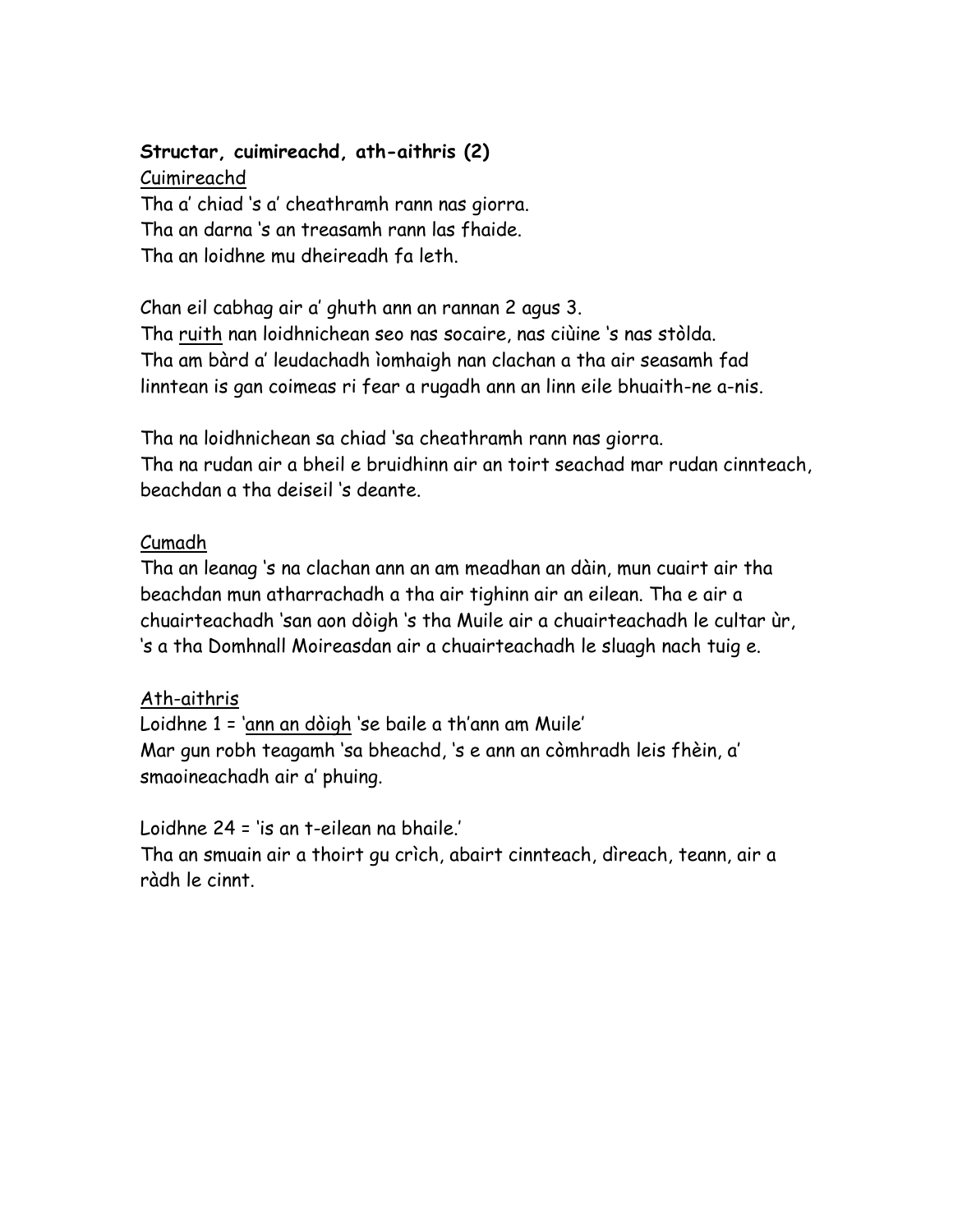#### **Guth is tòna**

Cò leis a tha an guth a tha a' bruidhinn?

Smaoinich air dè tha an guth a' dèanamh anns na 4 rannan? A bheil e ag innse, a' cuimhneachadh, a' ceisneachadh, a' sealltainn…?

Dè na buadhairean a dh' fhaodamaid cleachdadh airson bruidhinn mun ghuth? Cia mheud dhiubh seo a bhiodh iomchaidh?

| fiosrachail   |         | neo phearsanta |             | tioram |
|---------------|---------|----------------|-------------|--------|
| fad às        | dìreach |                | gun bhlàths |        |
| comhfhurtail  |         | pearsanta      | dealbhach   |        |
| bàrdail       |         |                | measail     |        |
| mac meanmhail |         |                | bàrdachail  |        |
|               |         |                |             |        |

Dè na loidhnichean 'sa bheil iad a' cluinntinn guth bàrdail, romansach air choirgein? Saoil ciamar a tha seo a' cur ri teachdaireachd a' bhàird?

Gabh ceum air ais 's smaoinich air an dàn gu lèir; Dè tha sinn a' tuigsinn mu fhaireachdainn is beachdan a' phearsa seo?

Ciamar a tha an guth a' cuideachadh ann a bhith a' cruthachadh tòna san dàn? Dè na buadhairean a chleachadh tu airson an tòna a mhìneachadh?

Am bheil an guth a' moladh no a' caoidh? A bheil an dà rud ri chluinntinn? Am bheil am bàrdachd nas èifeachdaiche airson sin?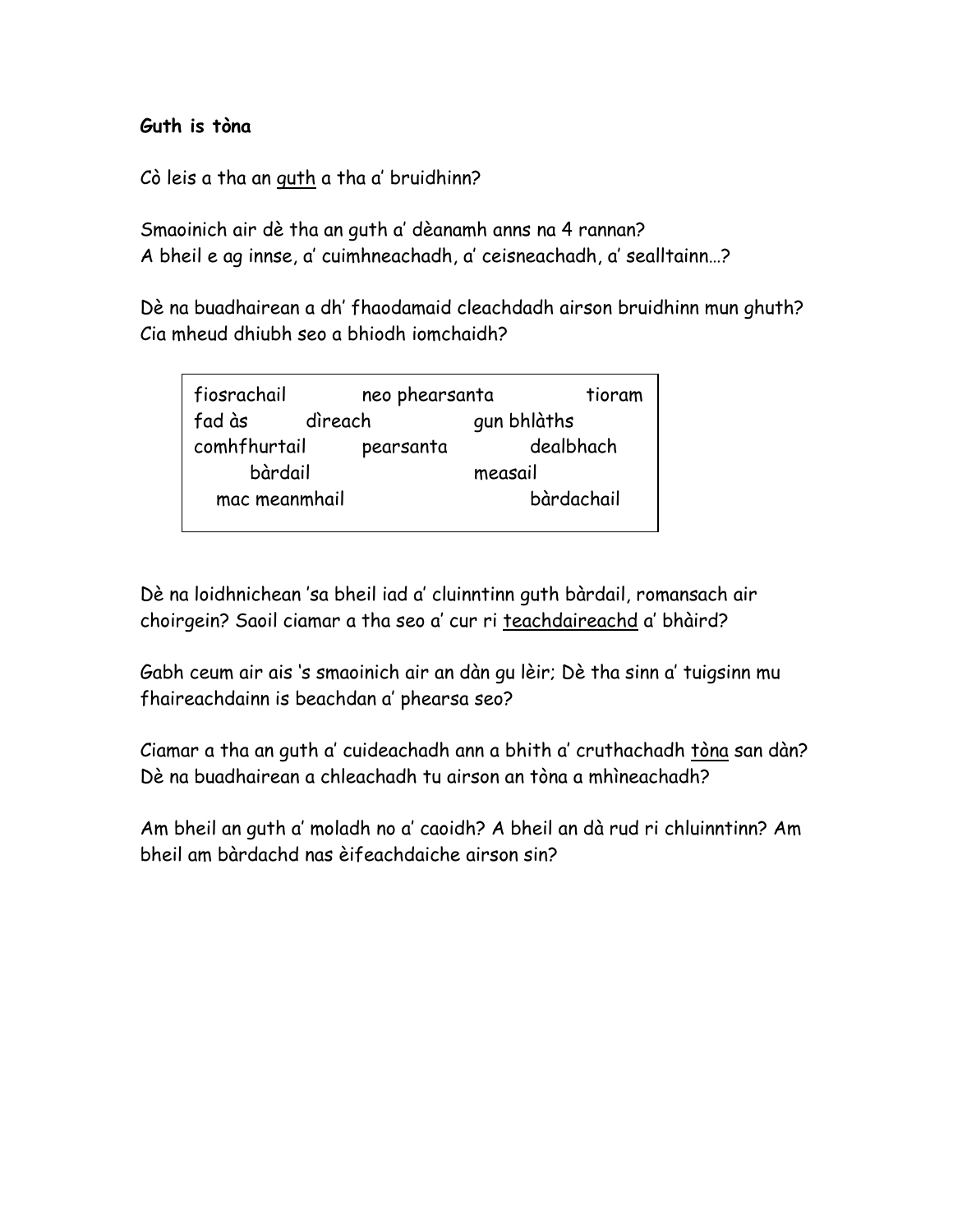### **Guth is tòna (2)**

Rann 1, 4 = tha an guth a' beachdadhadh, ag innse, a' mìneachadh Tha e tòiseachadh seantansan le gnìomhairean cinnteach; 'Se' 'Is' is 'Tha'. Rann 2, 3 = tha e a' cuimhneachadh 's a' moladh 's a' tomhas

'Se abairt romansach a th'ann an 'Colbh sgairteil de Chlann na h-Oidhche'. 'Se seann ainm bàrdail a th'ann airson Clann O Muirgheasain (bàird is seanachaidhean). Bhiodh Domhnall Moireasdan ag radh gur ann às na daoine sin a thàinig e. Tha an t-ainm à àm eile 's a' ceangal Moireasdan ri a dhualchas.

#### Dè tha sinn a' tuigsinn mu faireachdainn is beachdan a' bhàird?

Tha e a' toirt eisimplear pearsanta dhuinn – sgeul fìor is pearsanta. Tha e eòlach is measail air Domhnall Moireasdan.

Chan eil blàths na ghuth nuair a tha e a' smaoinechadh air an 'treubh ùr'. Tha atharrachadh sa ghuth a' cur ris an teama de dh' atharrachadh sa chultar 's a' choimhearsnachd.

'Se an dà chuid moladh 's caoidh a th'ann. Tuigidh sinn nas fheàrr cho mòr 's a tha an call am beachd a' bhàird 's cho geur sa tha e ga fhaireachdainn.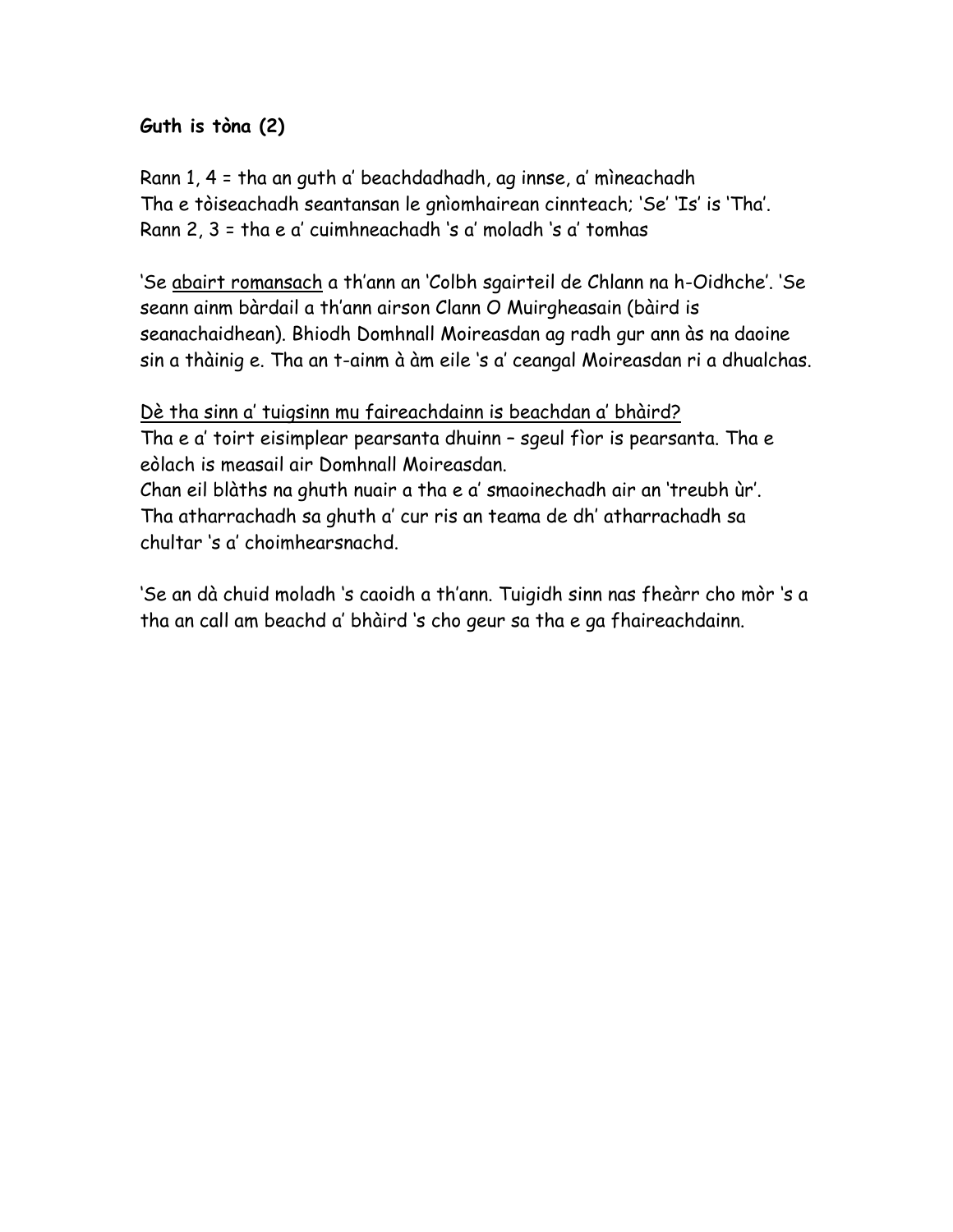#### **Pungachadh / comhardadh / sruth fhacal / co-fhuaimeachd**

Dè na rannan anns a bheil pungachadh foirmeil is seantansan slàn? Dè na rannan anns a bheil pungachadh mì-fhoirmeil is leth seantansan?

Leugh an dàn a-mach a-rithist agus feuch dè a bhuaidh a th'aig pungachadh air mar a tha an dàn a' ruith. An toir sibh an aire cuin a tha luaths an dàin ag atharrachadh?

Saoil carson nach eil tòrr phungachaidh ann an rann 2 is 3?

Dè na facail a tha doirbh no mì-chomhfhurtail an radh? Dè na pàtarain fuaim a lorgas tu? Bu chòir smaoineachadh air còmhardadh sam bith, sruth fhacal agus co-fhuaimeachd.

Dè tha am bàrd a' feuchainn toirt gu ar n-aire leis a' phungachadh is na pàtarain fuaim?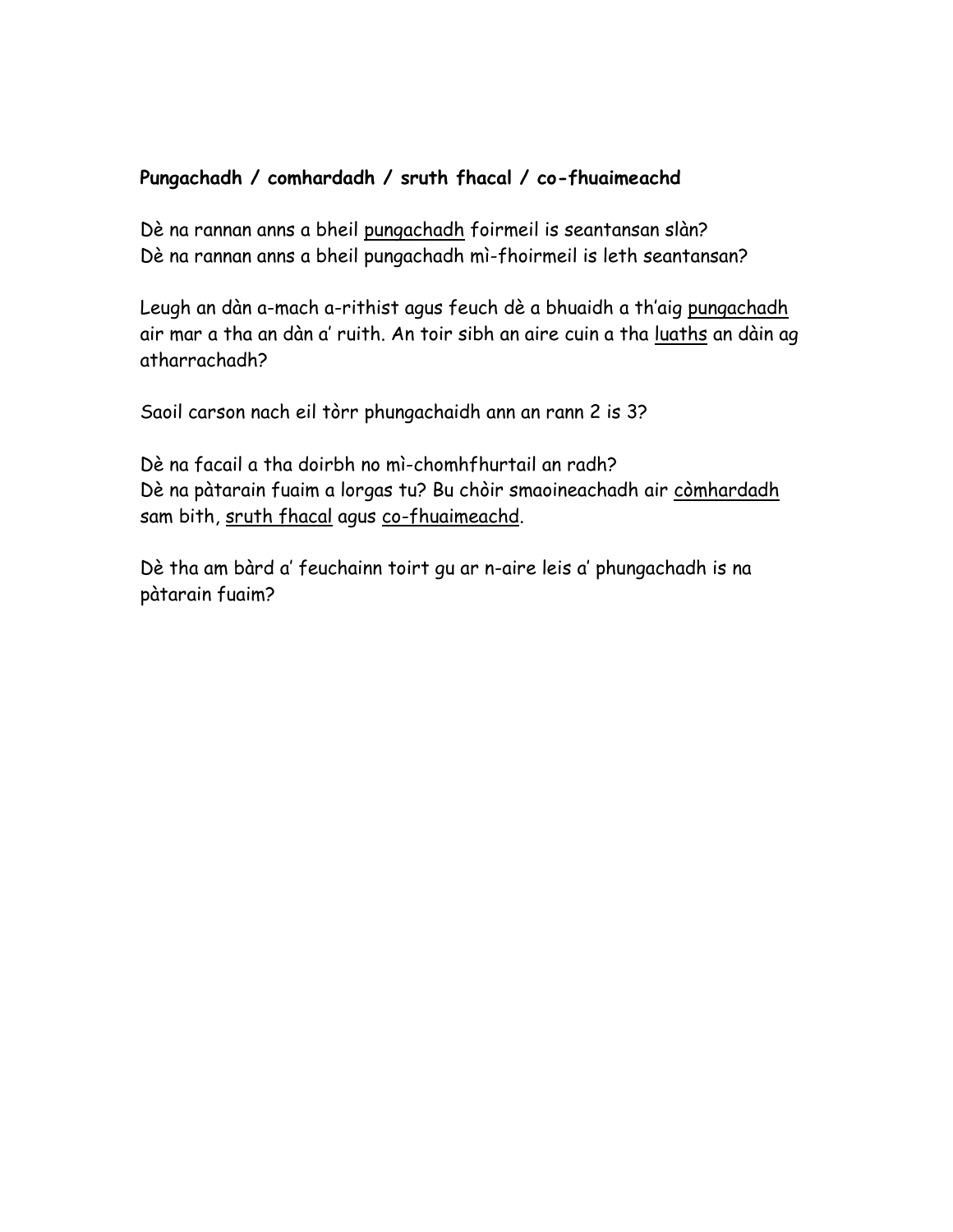### **Pungachadh comhardadh / sruth fhacal / co-fhuaimeachd (2)**

Rannan 1 & 4 = pungachadh foiremeil 's seantansan slàn. Rannan 2 & 3 = leth sheantansan, punagachadh mì-fhoirmeil …('sa mhòr chuid)

Dh'fhaoite nach eil tòrr phungachahdh ann an rann 2 &3 oir tha mar a tha na facail air an cur air pàipear a' tighinn a-rèirs an ruith nàdarra a chleachdamaid 's sinn a' còmhradh. 'Se smuaintean feallsanach a th'aige 's tha ruith socair na loidhneachan iomchaidh air an son.

**Comhardadh = rann 1 measgte, spapte, teicnigeach (comhardadh neo-dhìreach)** Sruth fhacal = rann 1 sluagh sgapte, a' seargadh ann an saoghal Co-fhuaimeachd = rann 2 fhàgail, naomh, nam aonar, gràdh, clachan-cuimhne… = rann 3 inntinn, mar sgithinn Fuaimean mì-chomhfhurtail = sgapte, measgte, a' seargadh, saoghal gnìomhachais, teicnigeach, cridheachan pàipeir.

Dh' fhaoite gu bheil a' bhàrd airson cuimhnechadh dhuinn gur ann ann an sgeulachdan nan daoine, seanachas is beul-aithris a tha dualchas fuaigheilte.

Dh' fhaoite gu bheil na fuaimean socair a' toirt a-steach air an leughadair sàmhchair na coille 'sa bheil na clachan.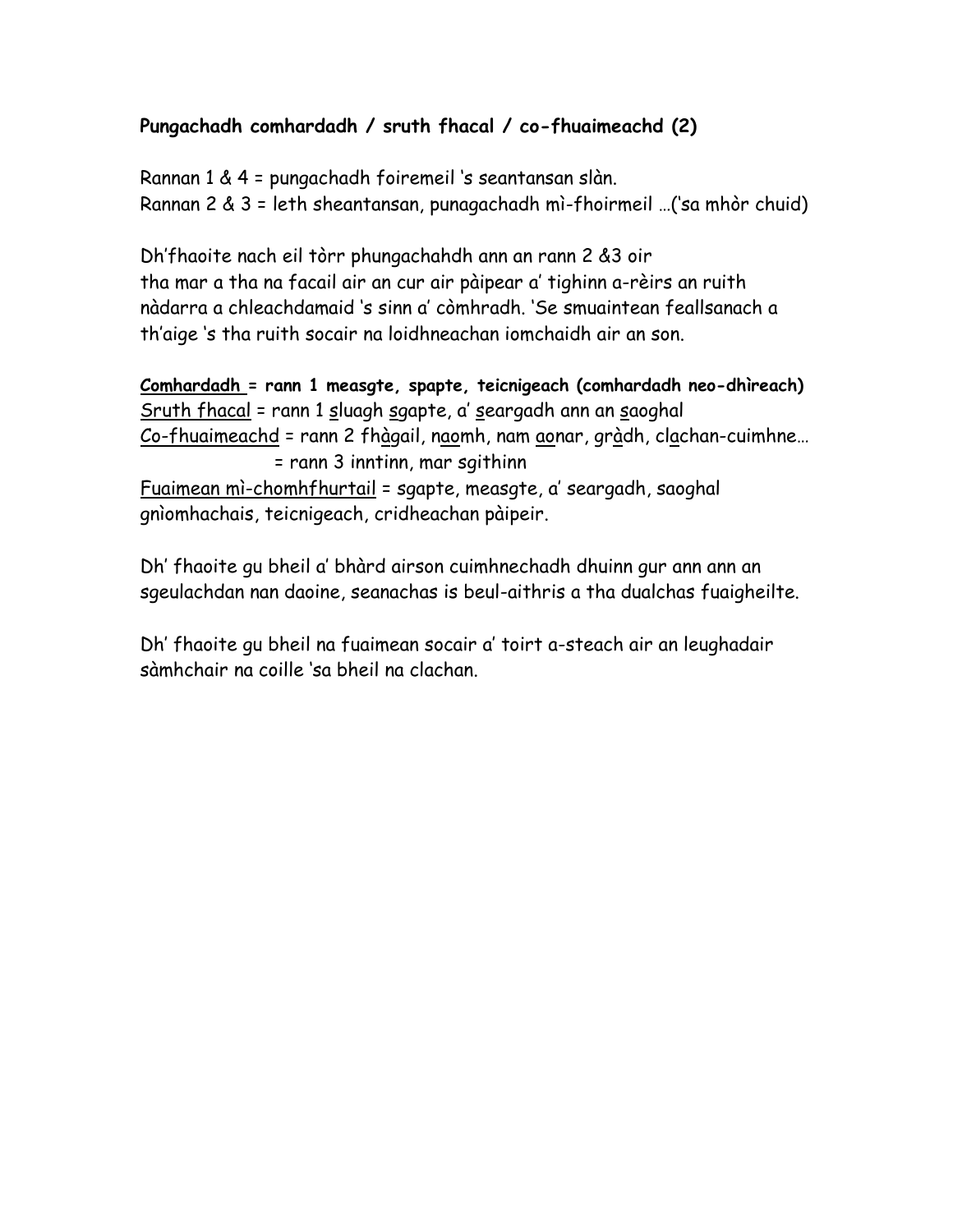### **Gnìomhairean**

Dè na gnìomhairean a tha air an cleachdadh ann an rann 1 airson innse mun atharrachadh a tha a' tachairt ann am Muile, anns an tsaoghal san fharsaingeachd?

Dè a' chòmhlachas a th' aig na gnìomhairean seo? Dè tha taghadh nan gnìomhairean sin ag innse dhuinn mu ciamar a tha am bàrd a' faicinn an atharrachaidh seo?

Dè an guth anns a bheil na gnìomhairean ann an rann 2 is 3? Dè an dòigh 's a bheil an guth seo iomchaidh 's a' cur ris a' chuspair?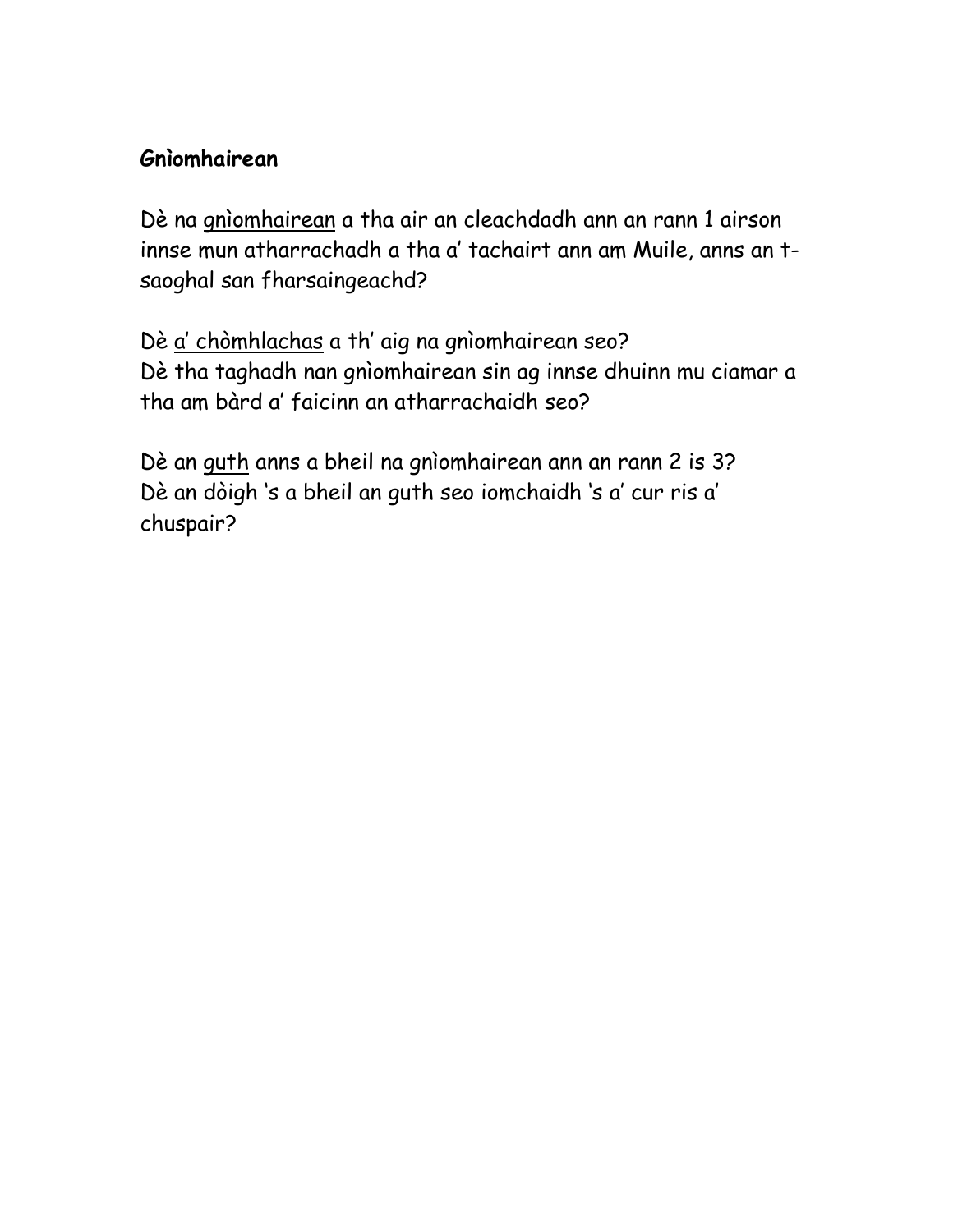# **Gnìomhairean (2)**

Rann 1 a' fàs a' seargadh Cleachdaidh sinn na gnìomhairean airson bruidhinn mu nàdar. Tha am bàrd ag ràdh 's dòcha gur e gluasad nach gabh stad a th' ann - organic gu ìre is nàdarra.

Rann 2 Chaidh leanag fhàgail dhaibh… Clachan …a thogadh…

Tha na gnìomhairean anns a' ghuth fhulangach a' cur nan gnìomhan nas fhaide air ais ann an tìm. Chan eil fhios againn cò rinn an togail, cò dh' fhàg leanag dhaibh.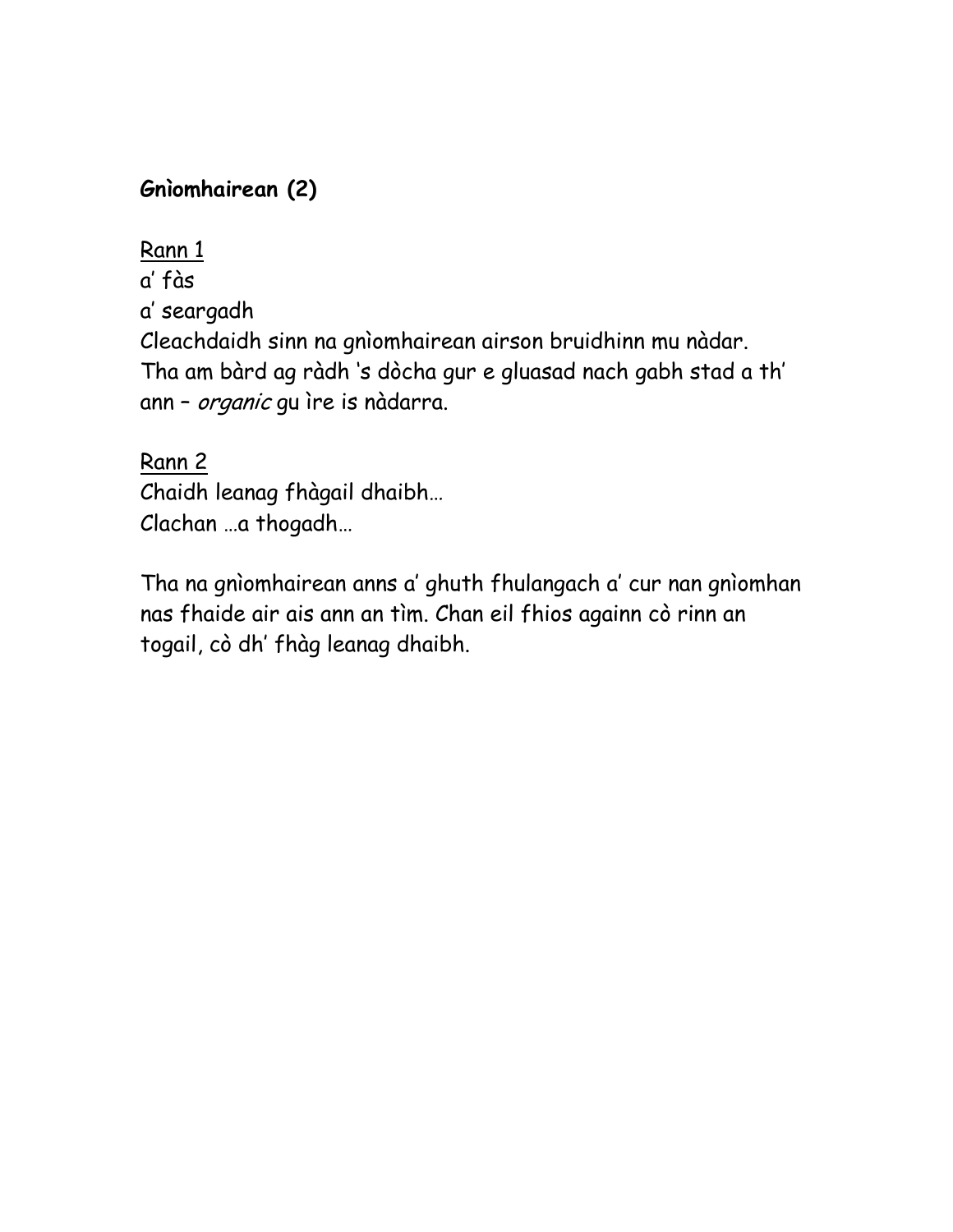### **Ìomhaighean**

Tha an Caimbeul a' dèanamh tomhas air cò dha a chaidh na clachan an togail. A bheil tomhas agaibh fhèin carson a dh' fhaodadh a leithid a bhith ann?

Tha Caimbeul a' samhlachadh Dòmhnall Moireasdan ris na clachan. Dèan liosta de na dòighean a dh' fhaodadh an duine a bhith coltach riutha.

Tha dà shaoghal an aghaidh a' chèile san dàn seo. Dè na rudan sònraichte a tha air an cur an aghaigh a chèile airson seo a dhèanamh soilleir? Feuch co-dhìu 5 pàidhrichean eile a lorg Mar eisimpleir;

| Eilean   | an aghaidh | baile     |
|----------|------------|-----------|
| cinneadh | an aghaidh | treubh ùr |

Ni na sgaraidhean ann an dàn an teama/ na teamaichean nas follaiseaiche.

**Is tuath iad le cridhichean pàipear Pàtarain faoine a' losgadh.**

Smaoinich an toiseach dè na feartan a th'aig pàipear an coimeas ri clach?

Dè tha Caimbeul a ràdh an seo mun 'tuath'? a bheil comhlachas aig an fhacal 'tuath'?

Dè na 'pàtarain faoine' a dh' fhaodadh a bhith an seo? Dè an dealbh a tha seo a' cur nad cheann?

Saoil am bi sgeul air gun robh na daoine seo ann ann am mìle bliadhna 1000 eile?

Ciamar a tha na loidhnichean seo a' cur ri teachdaireachd an dàin mu chall dualchais?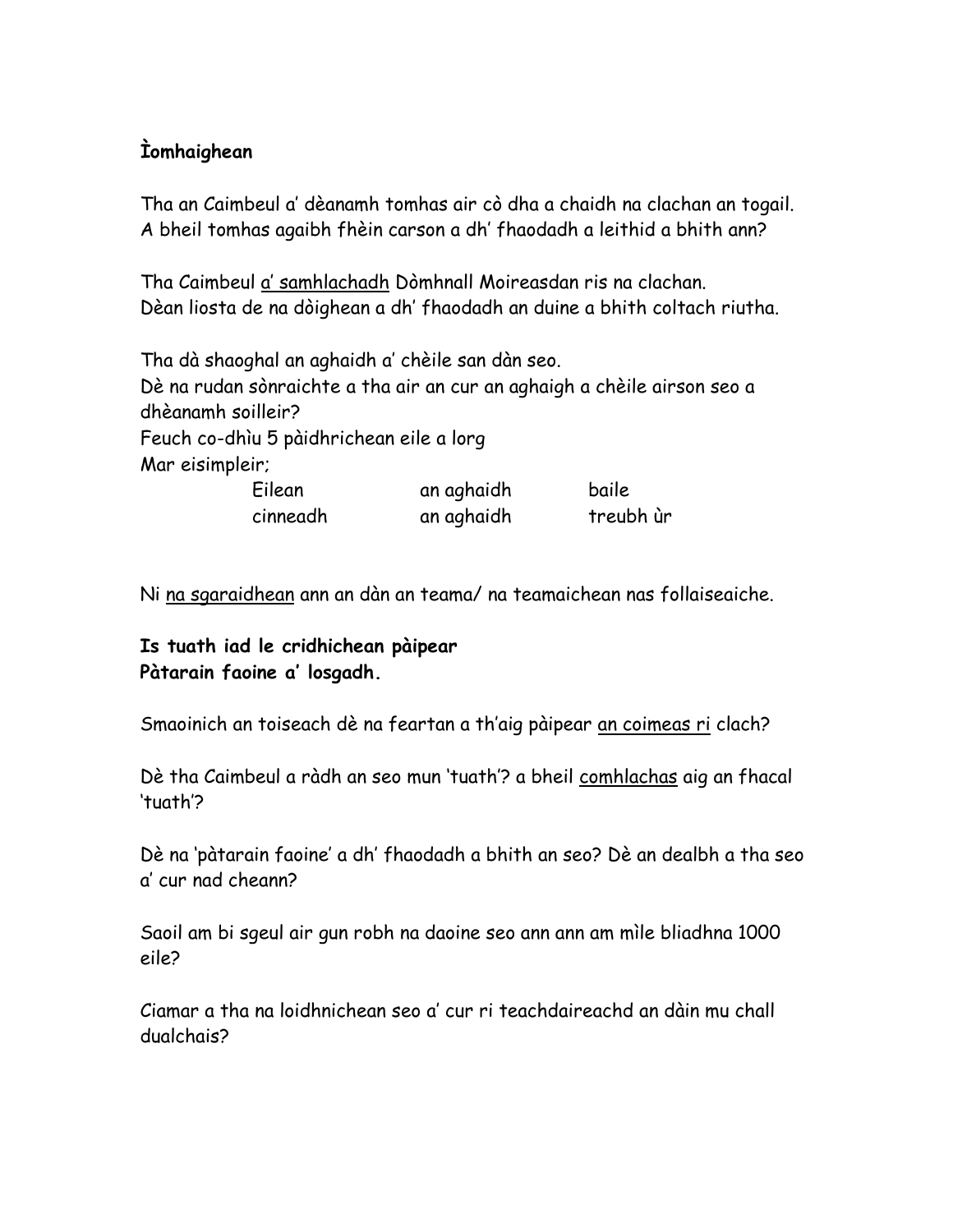### **Ìomhaighean (2)**

Tha dealbhan de na clachan seo air làrach 'flickr' (ma lorgas sibh airson Mull, cnoc fada, standing stones)

Dh' fhaodar faighneachd a bheil iad fhèin air clachan, coltach riutha fhaicinn 's am beachd air carson a chaidh an togail.

'Se a' phuing gu bheil an tomhas a nì iad cho coltach ri tomhas a' bhàird fhèin an seo.

#### Dòmhnall Moireasdan / na clachan

Chan eil aon fhreagairt shìmplidh an seo. Bu chòir dhaibh na freagairtean aca a choimeas. Seo cuid de na rudan a dh' fhaodadh nochdadh;

-Tha iad air an dìochuimhneachadh, chan eil daoine gan tuigsinn tuilleadh.

-'Se gaisgeach a th'ann an sùilean a' bhàird. B' fhiach clach a thogail dha.

-Buinidh iad do dh' àm eile. Tha rudegin draoidheal is neo-shaoghalta mun tiotal a th'air a thoirt dha D.M. 'colbh sgairteil de Chlann na h-Oidhche'.

-'Se an aon chànan romansach a th'air a cleachdadh airson bruidhinn mun phrionnsa 's a ghràdh.

#### Na sgaraidhean

eilean vs. saoghal Muile vs .Baile a' fàs vs. a' seargadh sìol rìoghail vs. tuath gaoir vs. sàmhchair treubh ùr vs. seann chinneadh gnìomhachas vs seanchas clach vs. pàipear

Clach vs. Pàipear rud a sheasas, a mhaireas vs. rud nach mair, a ghrodas.

Cha bhith sgeul no cuimhne orra ach mar ainmean ann am faidhle.

### Pàtarain faoine

airgead a tha prìseal dhaibh, nan cridhe ainmean sgrìobhte, ainmean ann am faidhlichean.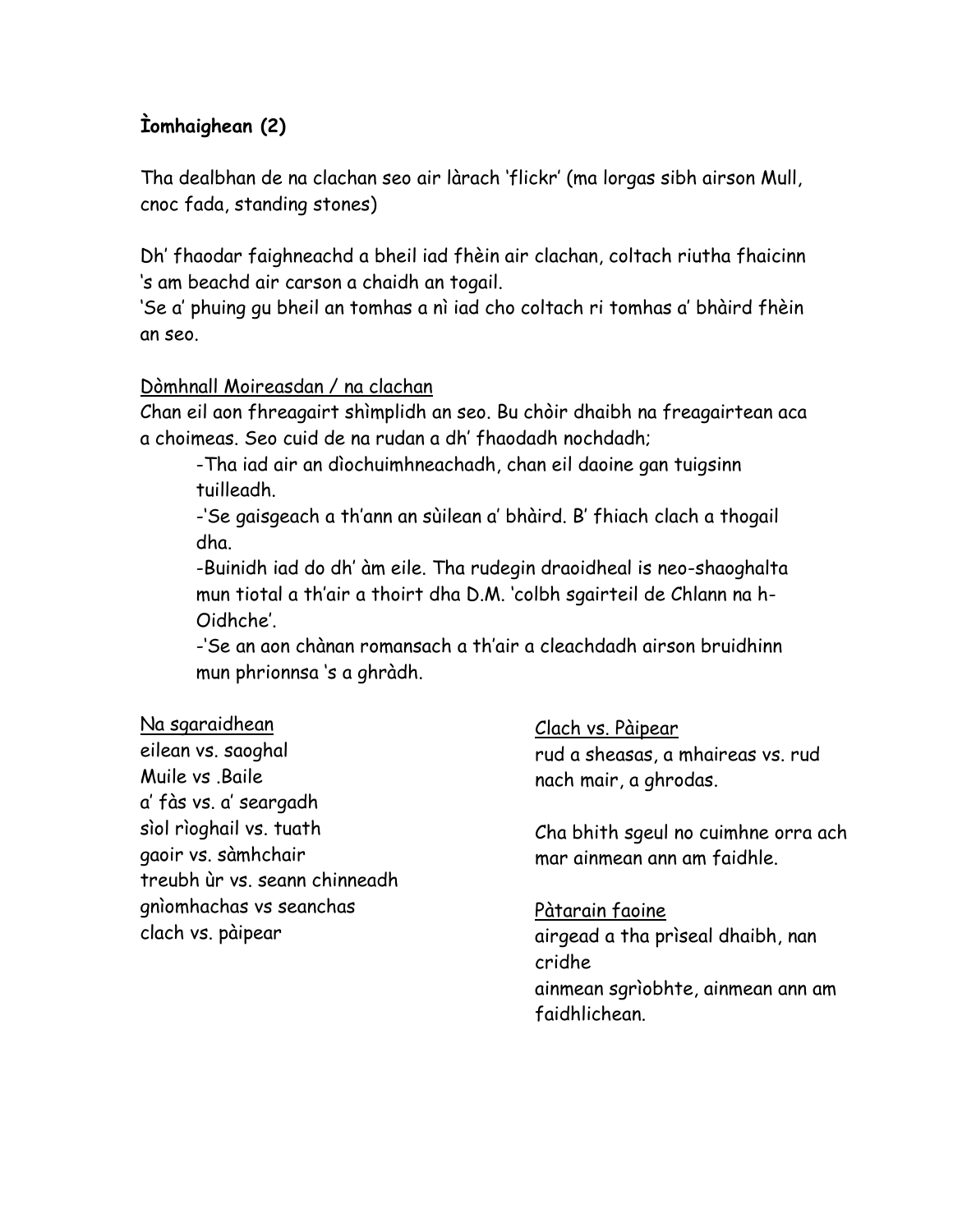### **Luachan do ruigsinn dha chèile…**

Dè am mìneachadh a dhèanadh tu air am facal 'luachan'?

A bheil iad nas cudthromaiche no nas follaisiche ann an coimhearsnachd dhùthchail, bheag na ann am baile mòr?

A bheil fios againn càil mu na luachan a bhiodh aig an seann chinneadh? Dè na rudan a bhiodh prìseil dhaibh?

Saoil dè na luachan a bhiodh Dòmhnall Moireasdan a' meas prìseil?

Dè mu na luachan a th'aig an treubh ùr?

Dè anns a bheil am bàrd fhèin a' cur luach? Ciamar a tha sin air a cur fod chomhair?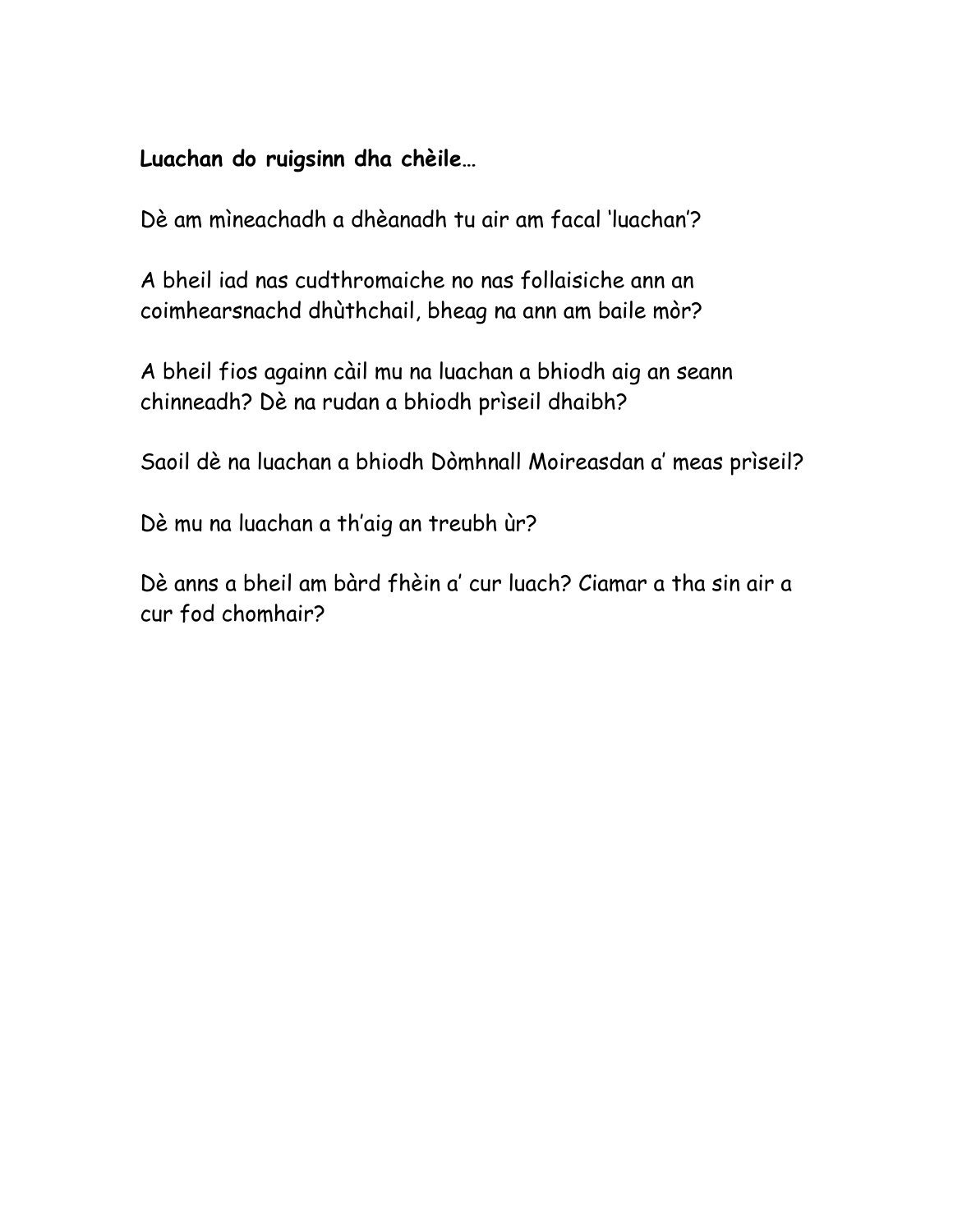## **Luachan do ruigsinn do chèile…(2)**

Mìneachadh air 'luachan'

gaisgead coimhearsnachd daimh eadar daoine ceanglaichean dualchas cànan seanchas beul-aithris eachdraidh eadar dhealaichte airson diofar chultaran

Tha am bàrd a' tomhas gur fheudar gun robh an cinneadh a' cur luach ann an gaisgead air choiregin, gun robh creideamh air choiregin aca.

Dh' fhaodar a ràdh gu bheil tuigse nas fhèarr aig a' bhàrd air na seòrsa luachan a bhiodh aig Dòmhnall Moireasdan na aig an treubh ùr.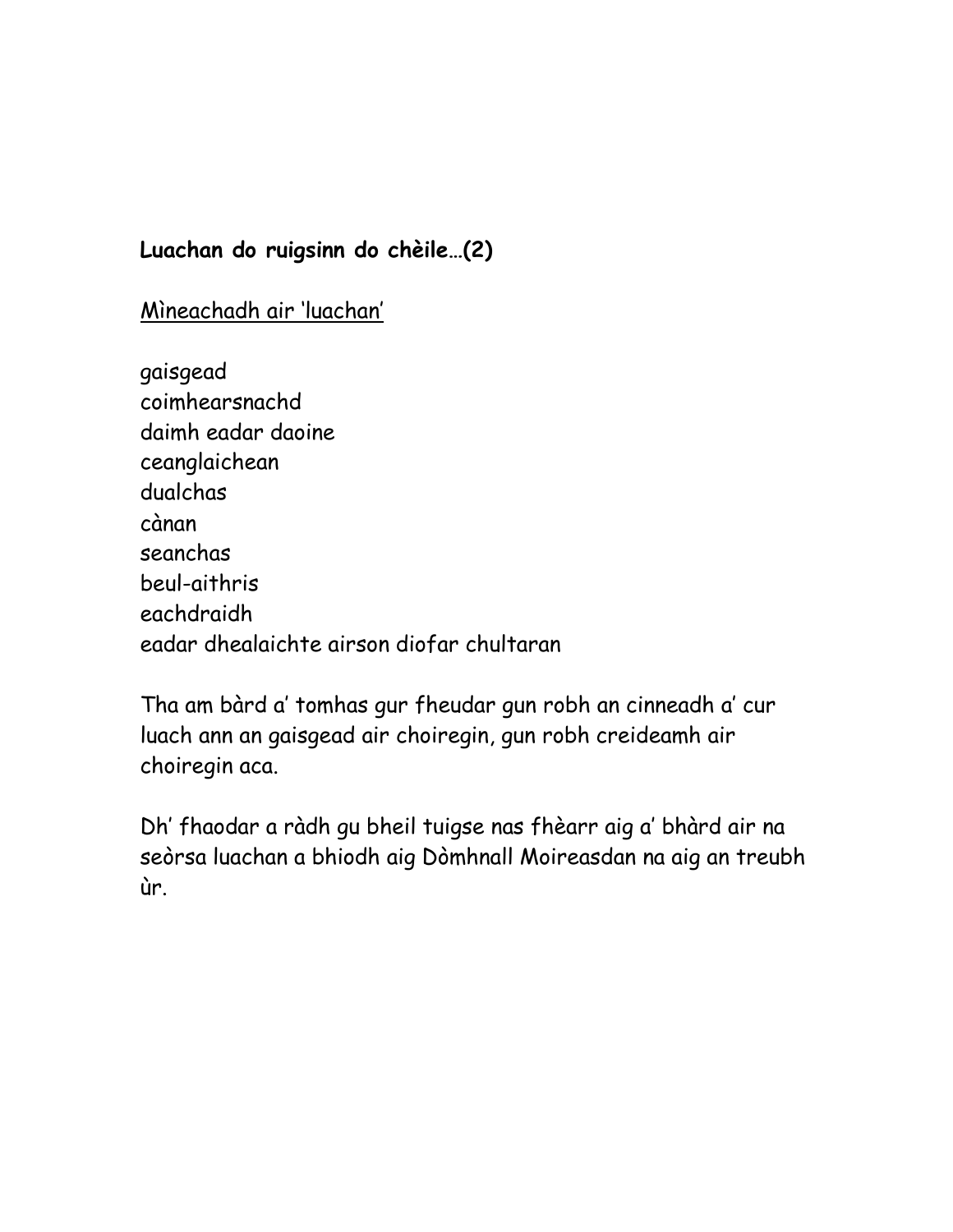### **Cha dèan na mnathan gaoir tuilleadh…**

Aig deireadh an dàin tha Caimbeul air iasad a ghabhail à seann òran, 'Gaoir nam Ban Muileach' a chaidh a sgrìobhadh air bàs ceann-cinnidh anns an 17mh linn. Anns a' phìos seo tha i a' toirt luaidh air gaisgead an duine is le bhàs meud an call dhan choimhearsnachd.

Carson a thagh Caimbeul an loidhne seo a chleachdadh? Dè tha am bàrd a' feuchainn innse dhuinn aig an àm seo?

Dè an t-adhbhar nach dèan na mnathan gaoir tuilleadh?

Is mathaid nach eil fios againn-ne, gun barrachd rannsachadh, cò iad 'na mnathan' 's carson a bha iad a' dèanamh 'gaoir'. Smaoinich air a' chiad uair a leugh thu an dàn seo 's ciamar a thug an loidhne seo ort a bhith a' faireacdainn?

Ciamar a tha sin a' cur ris an teama de chall?

Carson a tha an loidhne mu dheireadh fa leth mar seo?

Ciamar a tha an loidhne seo gar cuideachadh a bhith a' faighinn grèim air ciall na bàrdachd gu lèir?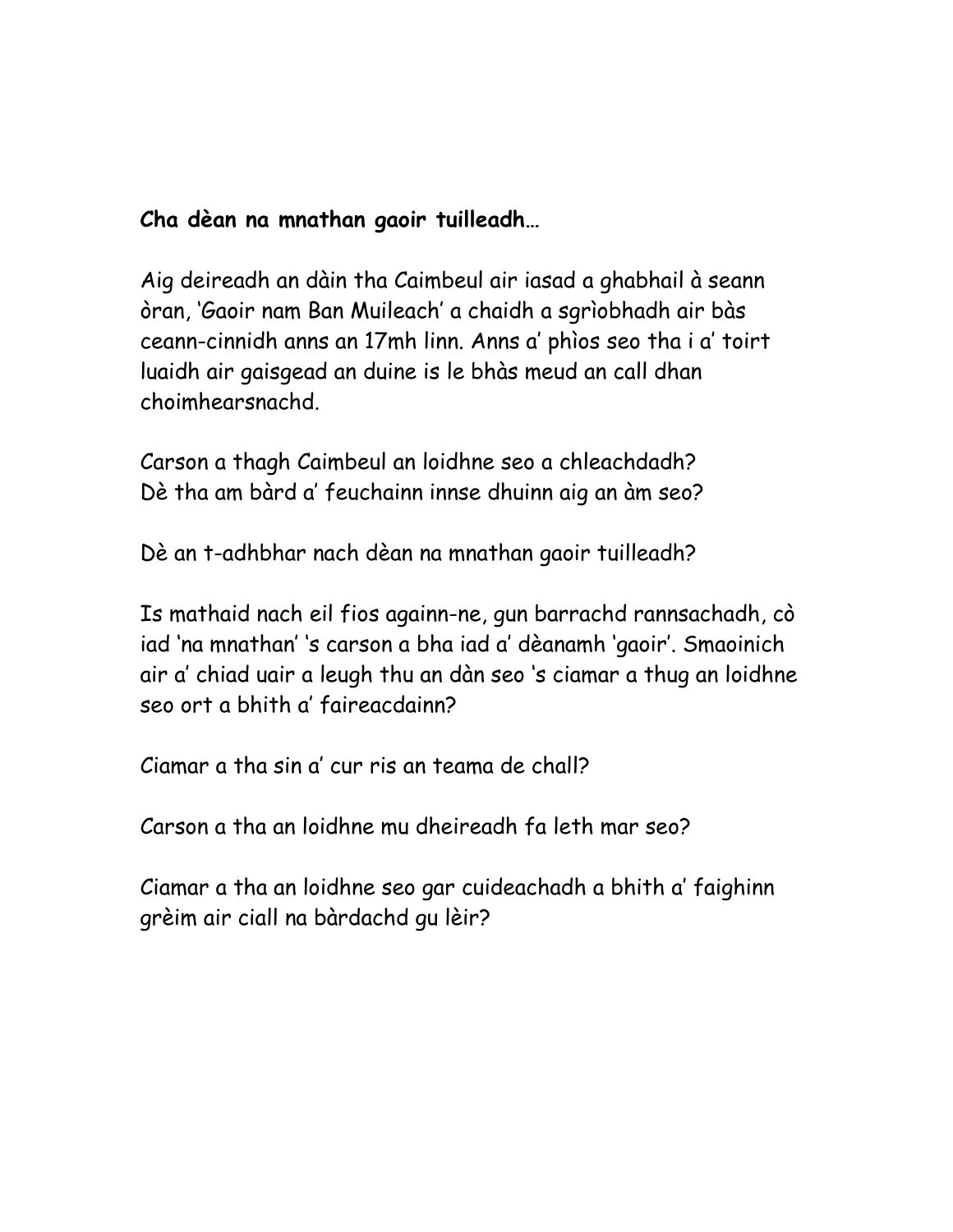# **Cha dean na manthan gaoir tuilleadh (2)**

Le bhith a' cleachdadh na loidhne seo tha am bàrd a' sealltainn gu bheil e a' tuigsinn nam faireachdainnean a tha 'sa bhàrdachd aig Mairearad Nighean Lachlainn. Tha e a' toirt ciall ùr dha na facail.

Cha dèan iad gaoir tuilleadh oir chan eil càil ann airson caoidh tuilleadh – 'chan eil gaisgeach nam measg a dhearbhas a threòir'. Tha a' bhàrdachd is an t-atharrachadh deiseil. Tha an t-eilean na bhaile.

Tha an leughdair air a thoirt a-steach mar eisimpleir den atharrachadh. Tha sinne mar phàirt den sgeul seo mu dìochuimhneachadh is call.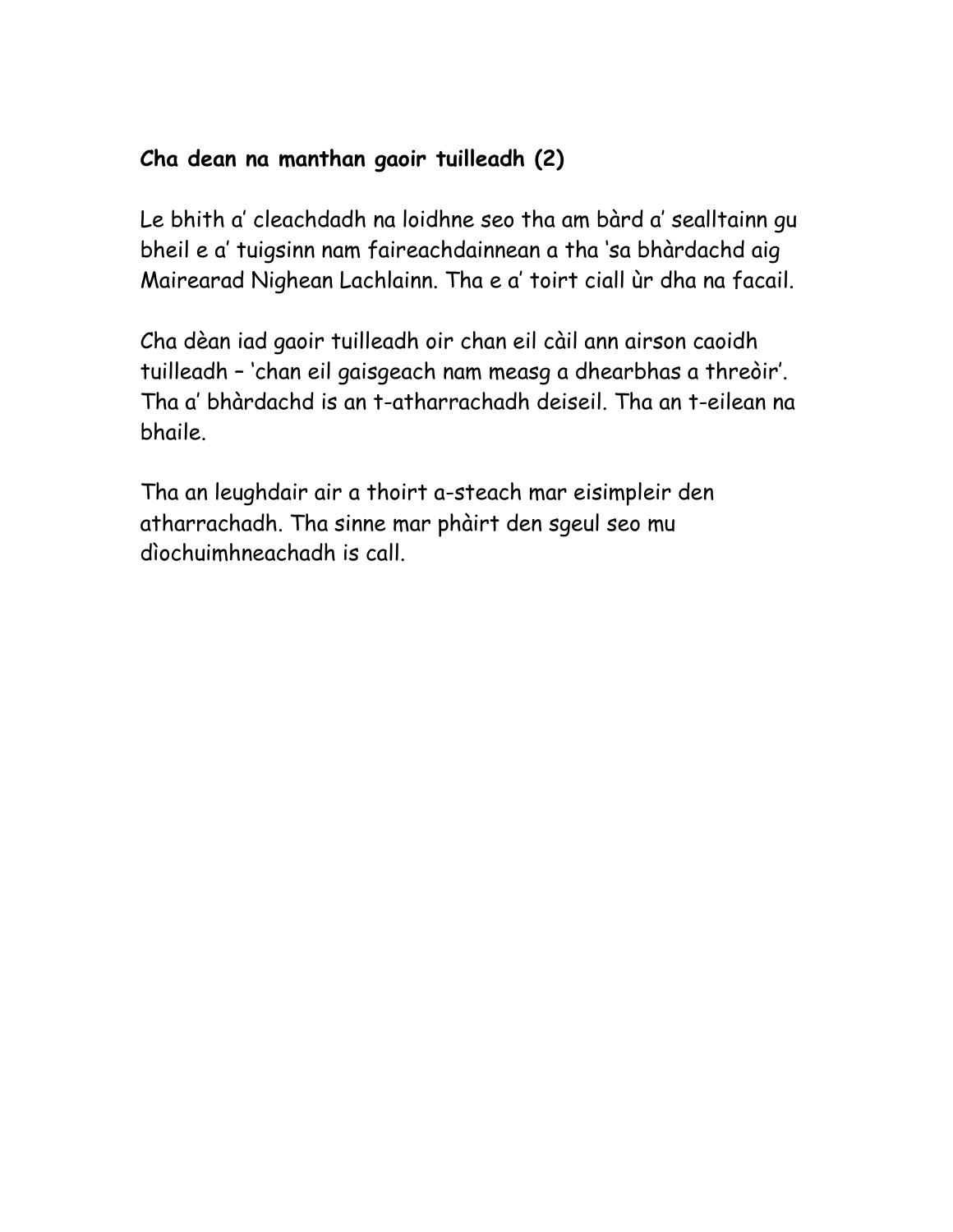### **Beachd pearsanta**

Coimhead air ais air an dàn.

Dè ar beachd air mar phìos litreachais le teachdaireachd? Carson, nad bheachd, a sgrìobh Caimbeul an dàn seo? Dè cho sgileil 's tha e air an dà shaoghal a shnìomh còmhla?

Ged a tha am bàrd a' dèiligeadh ri àite ionadail is neach air a bheil e fhèin eòlach, an aontaicheadh tu gum bheil e cuideachd ag ràdh rudegin mu choimhearsachdan is cor chultaran anns an t-saoghal san fharsaingeachd?

An tug e ort smaoineachadh mu do bheatha fhèin ann an dòigh sam bith? A bheil thu a' dol leis na beachdan aig Caimbeul? An tug e ort smaoineachadh mun àite sa bheil thu fhèin a' fuireach? Dè an cultar dham bheil ceangal agad fhèin?